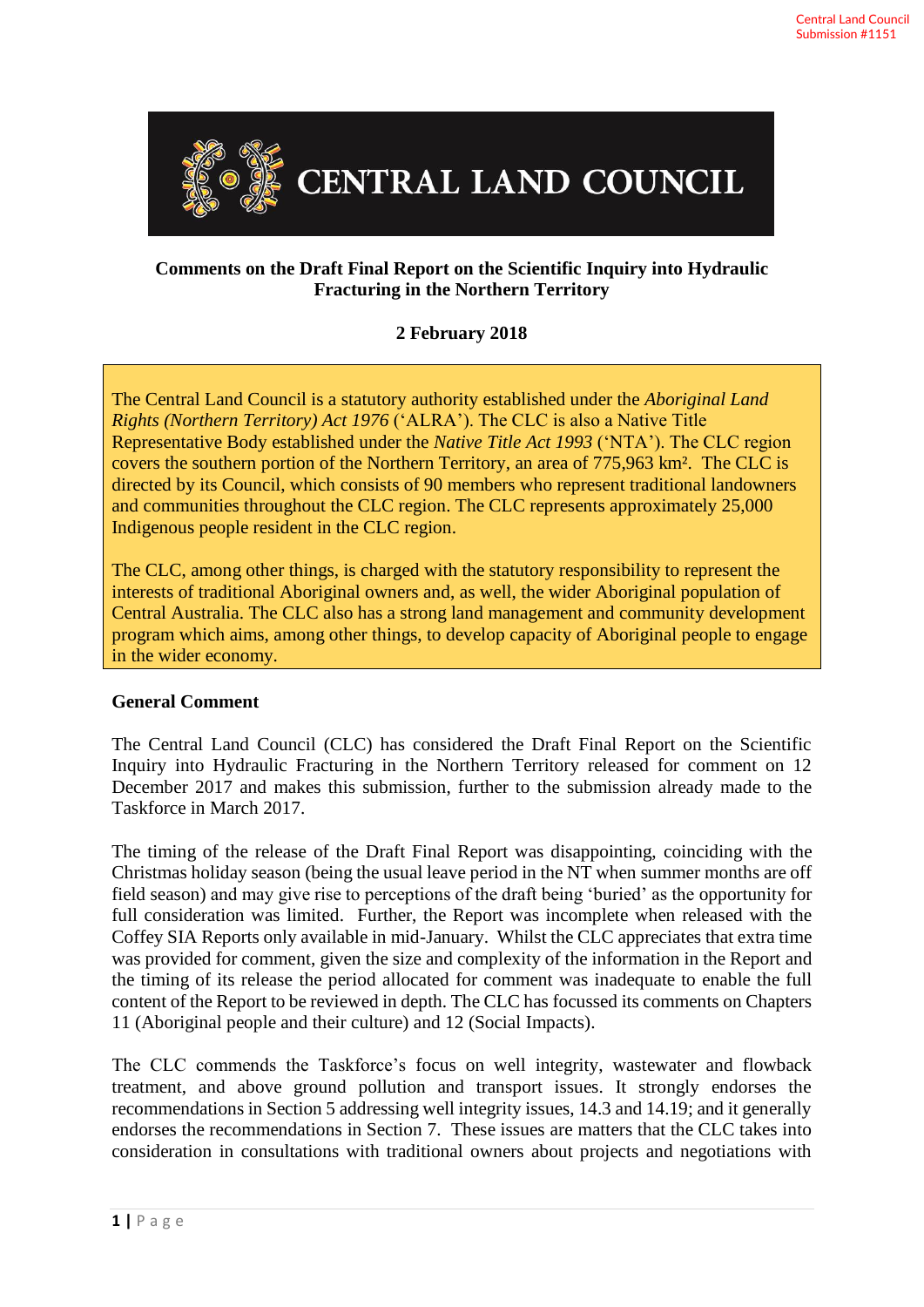resource companies seeking access to both Aboriginal land and land subject to native title rights.

The CLC acknowledges the focus of the Report on the Beetaloo Sub-basin given its potential to be a world class resource and positive exploration results, but notes that there are also complex issues with the highly prospective Amadeus Basin which hosts producing reservoirs that have been subject to hydraulic fracturing and active exploration occurring in the eastern area. The Amadeus Basin sediments are also the source of drinking water for the township of Alice Springs and other communities in the region.

# **Specific Comments**

Recommendation 5.6 could be amended to invoke industry funding for any resolution of wastewater and brine treatment and disposal issues.

Recommendation 7.4 proposes a strategic regional environmental and baseline assessment (SREBA) and regional groundwater model be developed and undertaken for any prospective shale gas basin before production licences are granted… commencing with the Beetaloo Subbasin. The CLC supports early monitoring but notes that licences are already granted and work underway in the Beetaloo and production of conventional gas including using unconventional techniques has a long history in parts of the Amadeus Basin, so baseline data would arguably be contaminated.

Recommendation 7.6 final paragraph should be changed to adopt the approach used in 7.15 which would require localised modelling and data collection prior to the approval of groundwater extraction in semi-arid and arid regions for any shale gas production to help satisfy the contested issue of 'sufficient information'.

Recommendation 7.7 should have the current point relating to Water Allocation Plans changed to an outcome driven approach preventing unacceptable drawdown over a specified distance and time. This might be more appropriately specified in water licences to be required by the petroleum industry rather than a process driven approach. Such provisions could more clearly invoke the relevant make good provisions if such drawdown is exceeded.

Recommendation 8.16 could be amended to consider interstate arrangements where resource industries are required to contribute directly to road maintenance of relevant routes they use heavily (as indirectly referred to in Recommendation12.2).

### The CLC provides the following comments in relation to Chapter 11 'Aboriginal People and their Culture'.

Recommendation 1.1 The CLC agrees with the Panel's opinion that a sacred sites clearance should always be conducted prior to any onshore shale gas activity occurring. However, the CLC disputes the Panel's assumption that an Authority Certificate issued by the Aboriginal Areas Protection Authority (AAPA) provides the best protection for sacred sites and should be the only acceptable form of sacred sites clearance.

The CLC submits that where there is a negotiated agreement, it is the Land Council which assisted with the negotiation which may be in the better position to provide assistance to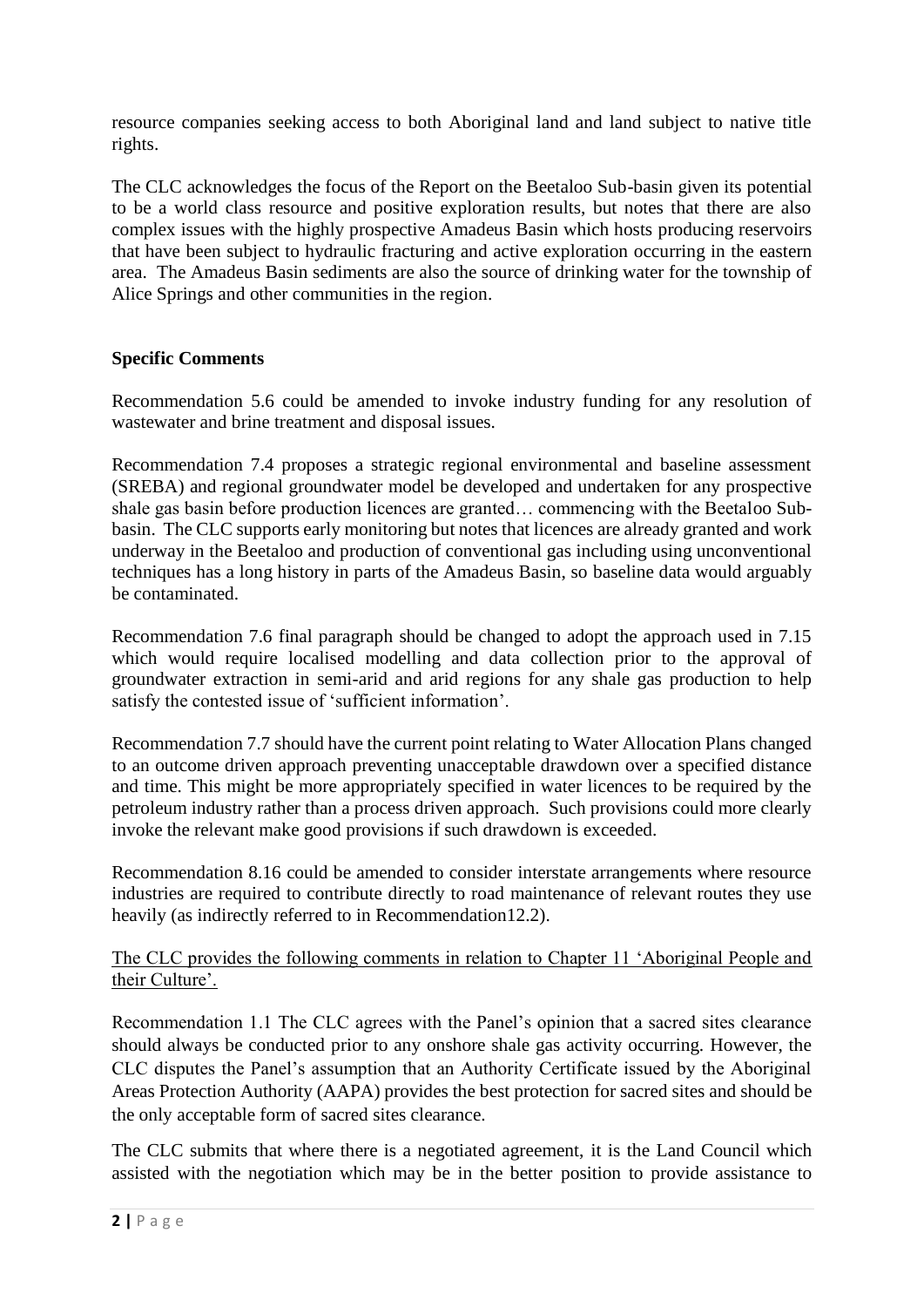traditional owners to protect their sacred sites from being damaged in the course of resource extraction activities. This is demonstrated by the CLC's strong record of successfully protecting sacred sites during the extensive and intensive resource extraction activity that has occurred within its region over the last four decades.

The CLC views the functions of seeking consent for proposals and protecting sacred sites as inherently related processes which can be efficiently undertaken in conjunction and for which it has the appropriate authority and expertise. Section 23(1)(ba) of ALRA specified a function of the land councils to assist Aboriginal people to protect sacred sites. In relation to Aboriginal land, only the land councils that have the statutory duty to consult the traditional owners and seek their consent to works. On Aboriginal land this consent is required regardless of the possession of an Authority Certificate. As the AAPA cannot provide consent for works on any tenure of land the splitting of processes can lead to delays, duplicates processes with traditional owners that the Central Land Council performs without raising the level of site protection and increases costs to proponents.

The CLC has negotiated 177 Aboriginal Land Rights Act (ALRA) and 51 Native Title Act (NTA) exploration agreements with resource companies over the years, all including stringent sacred site protection procedures. Irrespective of whether Australian or Northern Territory law mandates sacred site protection, it is a key component of negotiated agreements as it is a primary requirement for Aboriginal people when considering the use of their land.

With respect to the distinction made in the Report between custodians and traditional owners, the Sacred Sites Act (s.3) defines a custodian as meaning an Aboriginal who, by Aboriginal tradition, has responsibility for a sacred site and, in Part II, includes a custodian of any sacred site. In contrast, the ALRA (s.3) defines traditional Aboriginal land owners as a local descent group of Aboriginal people *whose shared spiritual affiliations to sites on the land, places them under a primary spiritual responsibility for those sites*, and who are entitled by their traditions to use the land. The CLC consults (where appropriate) traditional Aboriginal owners, native title holders and relevant knowledgeable aboriginal people with rights and interests to their land that come from their traditional laws and customs.

AAPA has a specific focus on (the protection of) sacred sites, whereas ALRA s.3 treats (and protects) sites as related to Aboriginal land ownership more broadly. Thus, when consulting over sacred sites, the CLC is compelled to pay attention to the totality of the land tenure within which a site is recognised. Hence, the comprehensive nature of consultations that go towards to the production of a CLC Sacred Site Clearance Certificate. This approach is consistent with Aboriginal cultural world view in central Australia.

The CLC Sacred Site Clearance Certificate (SSCC) process is set out on the CLC website <sup>1</sup>. Obtaining an SSCC serves two purposes, the protection of sacred sites and approval to the Applicant to carry out works. The SSCC sets out conditions in relation to entering and working on the subject land. The applicant, when applying for an SSCC, agrees to be bound by the conditions of the certificate. The SSCC also serves to protect the Applicant against prosecution for entering, damaging, or interfering with sacred sites under the *Sacred Sites Act* and the ALRA by providing the applicant with documentary evidence that the custodians and

<sup>1</sup> <https://www.clc.org.au/index.php?/articles/info/the-clc-sacred-site-clearance-process/>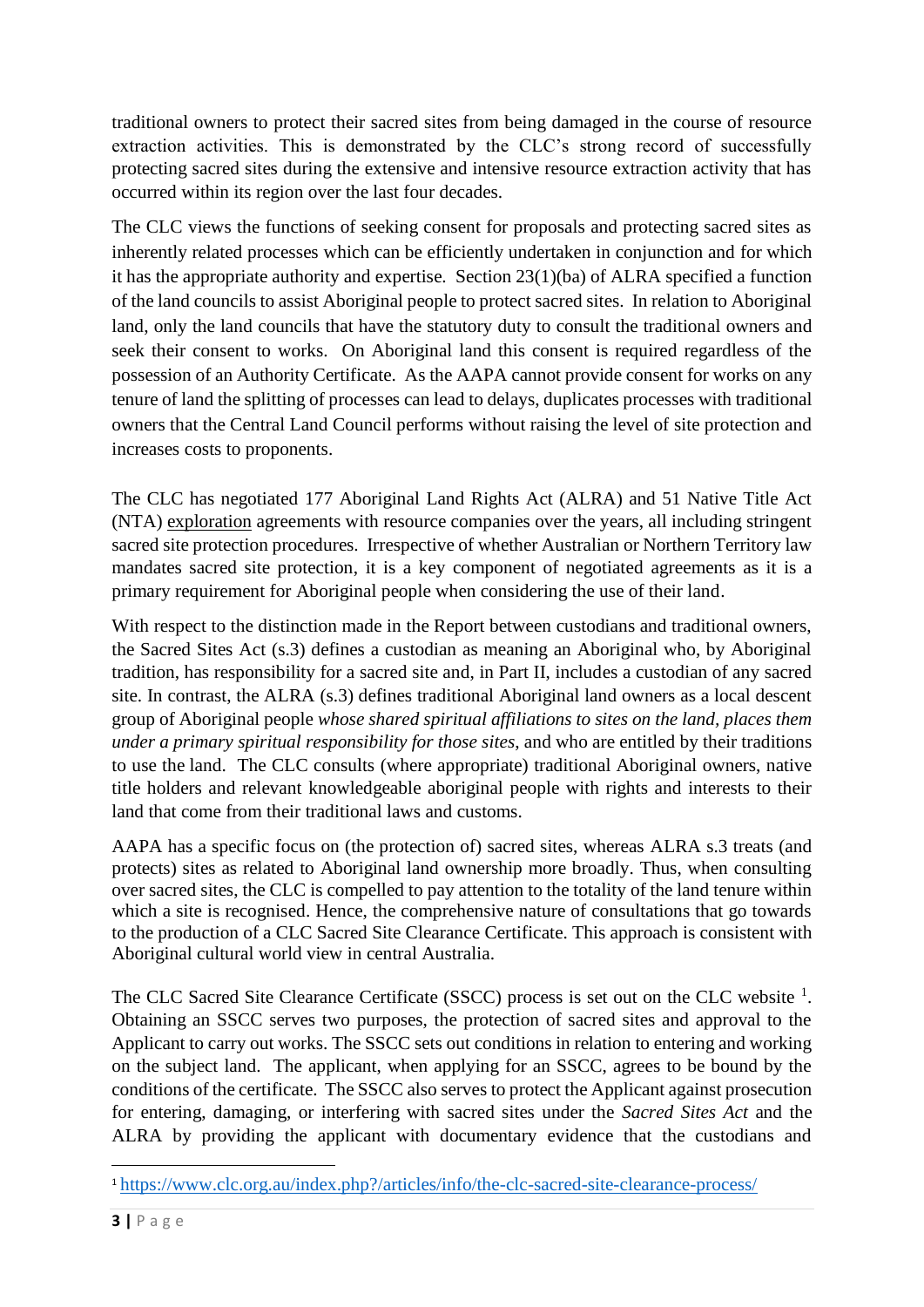traditional Aboriginal owners of the subject land have been consulted and consent to the Applicant's proposed works. The CLC logs applications in a register and certificates are signed, numbered and their details recorded.

Similarly for development proposals on non-Aboriginal land, native title holders are identified and the CLC seeks to negotiate agreements with proponents, including Indigenous Land Use Agreements pursuant to processes under the *Native Title Act 1993*. Protection of sacred sites is again an integral part of this process.

Adherence to the conditions set out in a CLC SSCC will provide equivalent protection from penalties as are provided under an Authority Certificate. The power of the Northern Territory to make laws in respect of sacred sites ultimately derives from the Land Rights Act. An SSCC provided by the CLC is to ensure persons do not enter or damage a sacred site. It is inconceivable that a proponent would be prosecuted for entry or work on a sacred site where the CLC has conducted a sacred site clearance and where the clearance advice is adhered to.

For these reasons the CLC considers an Authority Certificate is not necessary over areas where the CLC has performed sacred site clearances and issued a SSCC.

In these circumstances an Authority Certificate only duplicates the process, increases costs and creates a source of confusion between the parties. Therefore the Recommendation in 11.1 should be amended to include a SSCC issued by a land council. If there are instances where a proponent does not have an agreement with a land council in relation to a shale gas project then the CLC supports the requirement for an Authority Certificate prior to undertaking any activity.

The draft Report states (p.256) that, the issuing of an Authority Certificate provides certainty that impacts to sacred sites have been considered independently from other matters that are dealt with in …. Agreements. As stated above the CLC views these issues as being inherently related and does not consider that an AAPA process, in isolation from the consent process, enhances the ability of traditional Aboriginal owners and native title holders to protect their sacred sites.

Recommendation 11.2 - Given the consultative role of the CLC imposed by statutory functions under both ALRA and NTA and through negotiated agreements, it would be duplication for AAPA to consult over the same matters. As discussed earlier, the CLC consults with sacred site custodians, traditional owners and knowledgeable people but also affected communities. All consultations involve the CLCs specialist Mining Section which has expertise on hydraulic fracturing, geology and the oil and gas industry. The CLC considers a proposed role for AAPA in consultation and communication around hydraulic fracturing would duplicate the CLCs role and create confusion.

Recommendation 11.4 - The CLC endorses the recommendation for a requirement that detailed exploration proposals be submitted for proposals on land subject to native title rights, similar to that prescribed in s.41(6) of the ALRA. The provision of detailed information is crucial for informed consent of native title holders.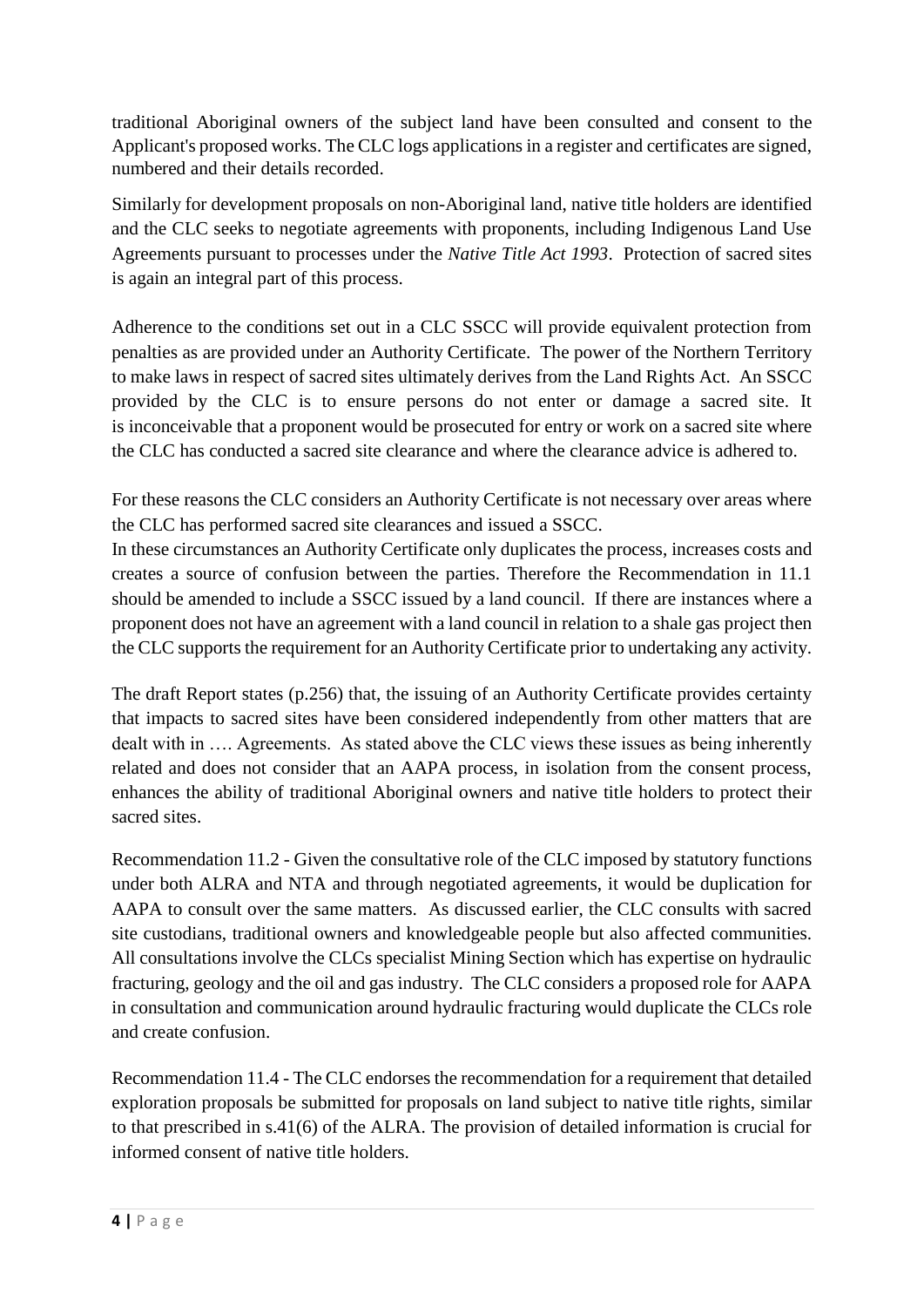The CLC reiterates its previous comments regarding the imperative for resource companies to ensure that traditional owners are properly informed about proposed activities, consistent with the principle of free, prior, informed consent. As the CLC has noted previously, at a minimum, project proponents must:

- ensure that information, particularly technical information, is communicated in a clear, culturally appropriate manner, and that interpreters are made available where required.
- ensure that traditional owners are consulted effectively, recognising the particular barriers to engagement in remote areas, such as language barriers, low levels of literacy and numeracy, and difficulties accessing communities.
- ensure that sufficient time is taken to present information and provide information in an effective manner, including using audio visual material.

The CLC also recommends that the Panel consider the principles and methods adopted in the CLC's Community Development Framework<sup>2</sup> and Effective Consultation and Engagement Strategy<sup>3</sup>. These approaches are informed by decades of experience consulting with Aboriginal traditional owners in Central Australia and ensuring they understand the options and implications of proposed activities on their land, before giving consent, and to consult with affected communities to ensure they can express their views about a development project. These strategies are also adapted to address the unique, complex characteristics of the Central Australian region, including the remoteness of communities, diversity of culture and language, and low levels of literacy and numeracy.

The principle of free prior informed consent applies under ALRA with the right to consent or to withhold that consent a fundamental tenet of land rights. The decision however must be made at a time when the least amount of information about a proposal is known, at the exploration application stage. When traditional owners give consent and make an agreement, it is conjunctive, meaning it contemplates production. Although a new agreement is required to be negotiated no new consent is required as it has been given at the exploration stage. For native title land traditional owners may give consent but do not have a statutory power of veto, as for Aboriginal land. The CLC considers that a veto provision, like that in ALRA, should apply to onshore petroleum exploration applications on native title lands.

Recommendation 11.6 relates to Land Councils, AAPA and the Government cooperating to ensure that good information is effectively communicated to Aboriginal people affected by any shale gas industry. The CLC has a statutory duty to effectively communicate with its constituents by consulting traditional owners and native title holders together with affected communities and other affected Aboriginal people in its region. The breadth of consultation with broader Aboriginal society in central Australia may be limited by budgetary, time and resource constraints. Government also has a role in providing information to Aboriginal people and in relation to hydraulic fracturing. At times this has been undertaken in conjunction with the land councils with DPIR staff and a CSIRO independent scientist providing information sessions in communities and to the CLC delegates. Other Non-Government Organisations are also active in this space and present their views to community members.

 $\overline{a}$ <sup>2</sup> [https://www.clc.org.au/index.php?/publications/content/community-development](https://www.clc.org.au/index.php?/publications/content/community-development-framework-2016-2020/)[framework-2016-2020/](https://www.clc.org.au/index.php?/publications/content/community-development-framework-2016-2020/) 

<sup>3</sup> [https://www.clc.org.au/index.php?/publications/content/clc-effective-consultation-and](https://www.clc.org.au/index.php?/publications/content/clc-effective-consultation-and-engagement-strategy-2015-2020/)[engagement-strategy-2015-2020/](https://www.clc.org.au/index.php?/publications/content/clc-effective-consultation-and-engagement-strategy-2015-2020/)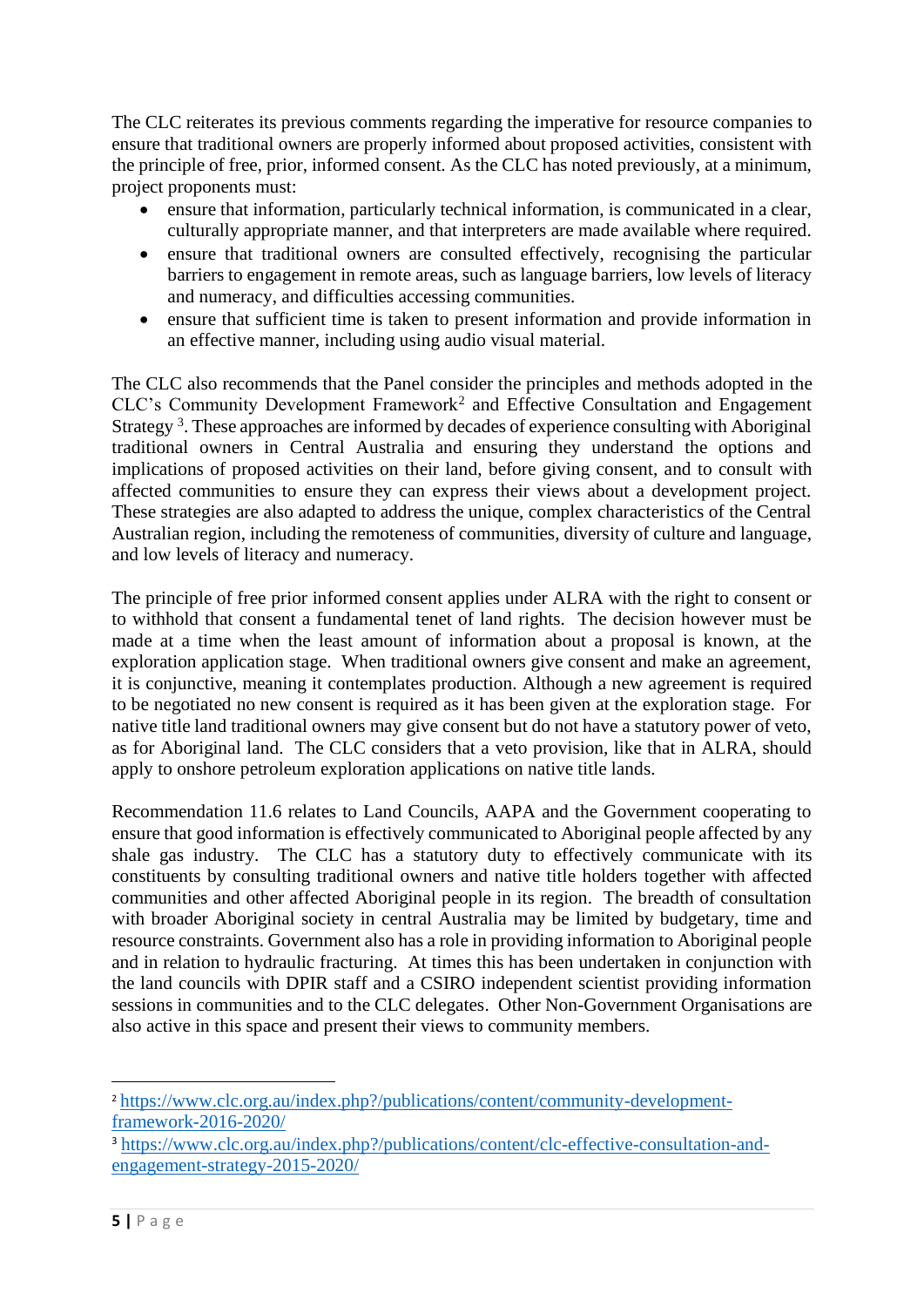The CLC maintains its independence on these matters as it is not the decision-maker, that is the right of traditional owners and native holders. The CLC engages with industry and government and other bodies to ensure accurate and balanced information is available for its constituents.

The CLC supports the proposal to require resources companies to fund the development and delivery of information programs and resources and again notes that the CLC is well placed to provide guidance as to how this could be undertaken effectively in the Central Australian context. The process for ensuring Aboriginal people have good information and understand requires time and multiple meetings and should take place outside of decision making meetings for specific proposals. The CLC has previously undertaken these processes in other contentious resource issues such as uranium mining and nuclear waste management.

Recommendation 11.7 relates to consideration for land councils, traditional owners and gas companies making negotiated agreements or parts thereof publicly available. The CLCs view is that negotiated agreements are commercial contracts and the confidentiality (or otherwise) of the terms rests with the parties. Any requirement that these agreements are made public treats Aboriginal people in a discriminatory way and has the potential to undermine capacity to negotiate in their best interests.

Recommendation 11.8 supports a comprehensive assessment of cultural impacts of any gas development prior to the grant of any production licences. The CLC already conducts a comprehensive assessment of cultural impacts and has its own leading practice for consultation and engaging with traditional Aboriginal owners, native title holders and affected communities and has been carrying out this role for decades. Assessment of cultural impacts is not and has never been the role of AAPA.

### The following comments relate to Chapter 12, Social Impacts

The CLC raised issues with the Taskforce around the timeframes provided for commenting on the SIA Reports, released some month after the Draft Report. The CLC considers insufficient time has been provided to properly review the information but nonetheless submits the following comments.

The report does not make a distinction between holders of property rights (traditional owners and native holders as decision-makers) and affected communities. Affected communities are often (but may not always be) comprised of the traditional owners of the land the subject of a project. A community may also comprise many other residents from neighbouring estate groups and other language groups. The statutory arrangements under the ALRA take this important distinction into account and are unique to the NT and must be properly considered in SIA Reports.

The CLC supports recommendations aimed at ensuring that project proponents undertake assessments to identify social impacts, consult in good faith, and design strategies to prevent and mitigate impacts (*Recommendations 12.11 – 12.15*) .

Recommendation 12.10 suggests that gas companies are required to establish a relationship with communities to determine how best to facilitate community cohesion... and notes this is best done in consultation with land councils. The CLC adds that a clear structured framework is required prior to commencement of the relationship building to ensure the correct approach is taken in the cultural setting and in response to the land tenure and ownership for a Project.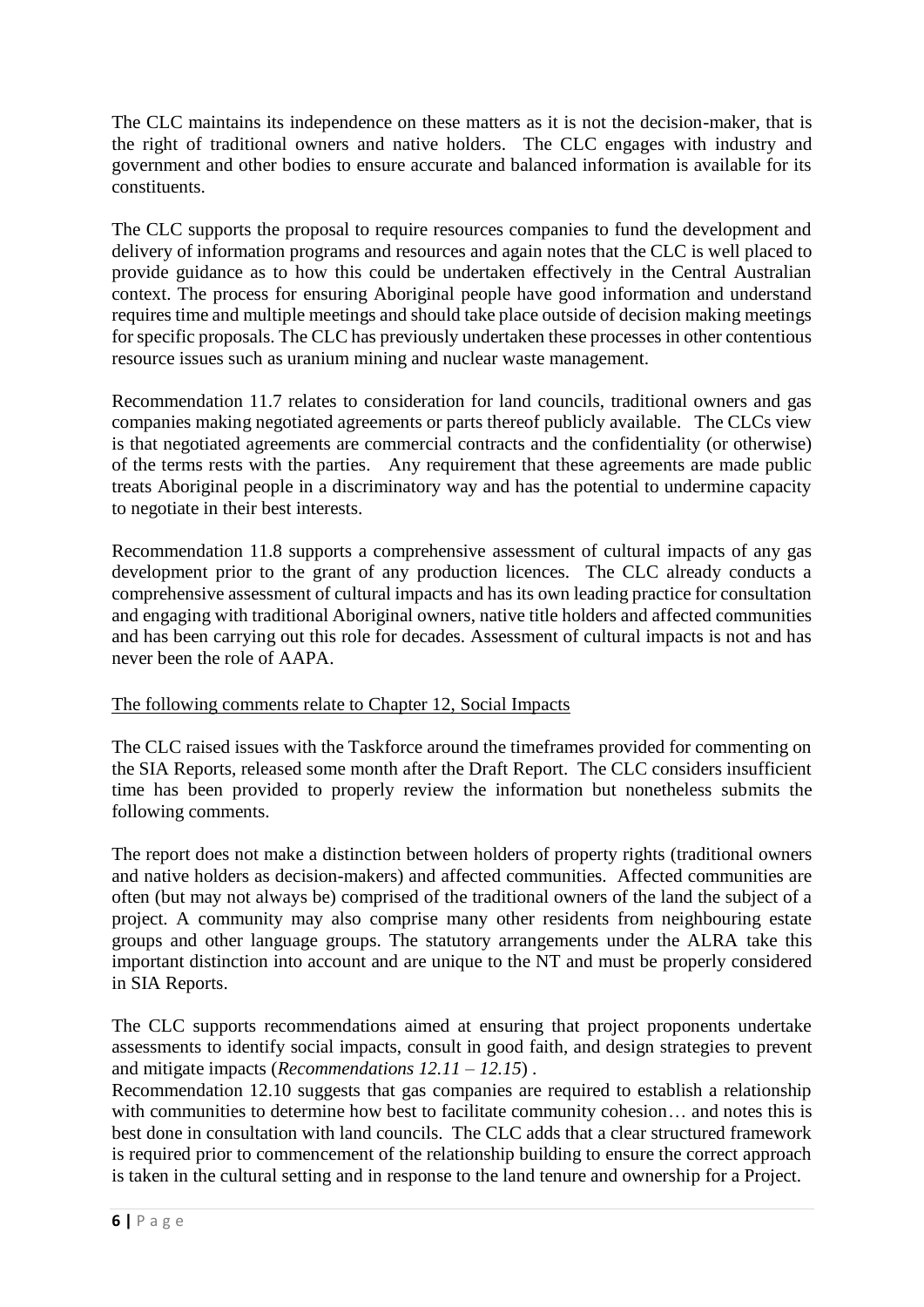Recommendation 12.11 and 12.12 support the development and implementation of a social impact management plan including managing ongoing SLO within each community they operate. The CLC endorses the comments in the CSRM Report that any assessment framework must take into account the unique characteristics of the NT, including the high percentage of Aboriginal people, Aboriginal freehold and native title land, remoteness of communities, significant cultural diversity, and high rates of homelessness and inequality (*CSRM Report, p.34*). Noting these unique characteristics, the CLC also cautions against Government and resource companies developing approaches based on lessons learned in other jurisdictions (*CSIRO Report, p.13*).

The CLC emphasises that the proposed SIA and 'social licence to operate' (SLO) frameworks must be adapted to local conditions and address the unique needs of local Aboriginal people. SIA should result in action documents which empower the community through participation. Too often SIAs are a snapshot in time, completed for a regulatory approval process with little community involvement or empowerment. They are at risk of being shelved because there is insufficient resources at all levels including action planning, monitoring and evaluation. Remoteness is a contributing factor hence the need to provide the tools within communities to participate. Significant resources, effort and support is needed to achieve such a goal.

The proposed frameworks go some way to addressing local conditions and recognising the unique role of Aboriginal culture and connection to land as set out in the Coffey Summary Report in pages 4 – 7 however the CLC recommends that these frameworks could be improved by incorporating an understanding of local Aboriginal culture and history and in the design of culturally appropriate strategies to manage adverse impacts consideration must be given to what is already working. Social assessment and mitigation plans must take into account:

- Aboriginal peoples' unique connection to land and water, and social and cultural impacts which may result from activities which may affect or restrict access, use or enjoyment of land (*CLC Submission, 2017, p. 12*) and
- The history of colonisation, dispossession of and removal of Aboriginal people from traditional lands in the NT, and the impact that this may have on community sentiments towards resource activities (*CSRM Report, p.12*).

The CLC has noted in previous submissions that speculation about potential onshore shale gas activities in the NT has already led to social disharmony and conflict in Aboriginal communities. This is partly due to the lack of reliable and accessible information regarding hydraulic fracturing and the onshore shale gas industry (*Draft Final Report, p.264*) (The rapid emergence of the industry in the NT coupled with its controversial nature globally are also factors). The CLC welcomes the Panel's recognition that benefits associated with resource activities on Aboriginal land, such as royalty payments and employment opportunities, can lead to stress and conflict within and amongst Aboriginal communities (*Draft Final Report, p. 266*). The CLC's community development (CD) program and framework helps to reduce conflict by offering traditional owners and communities the option to apply royalty or compensation money to community development projects through a process that build self-reliance, strengthens communities and promotes good governance through people participating in and designing and implementing their own development projects, using their own money. Whether or not groups accept this option is up to them, it is their benefits which are under consideration, however, over the last decade the CLC has experienced significant uptake by groups. Aboriginal people seek lasting benefits from their royalty or compensation packages that maximise value, have wider benefit and promote control of their own destinies. The CD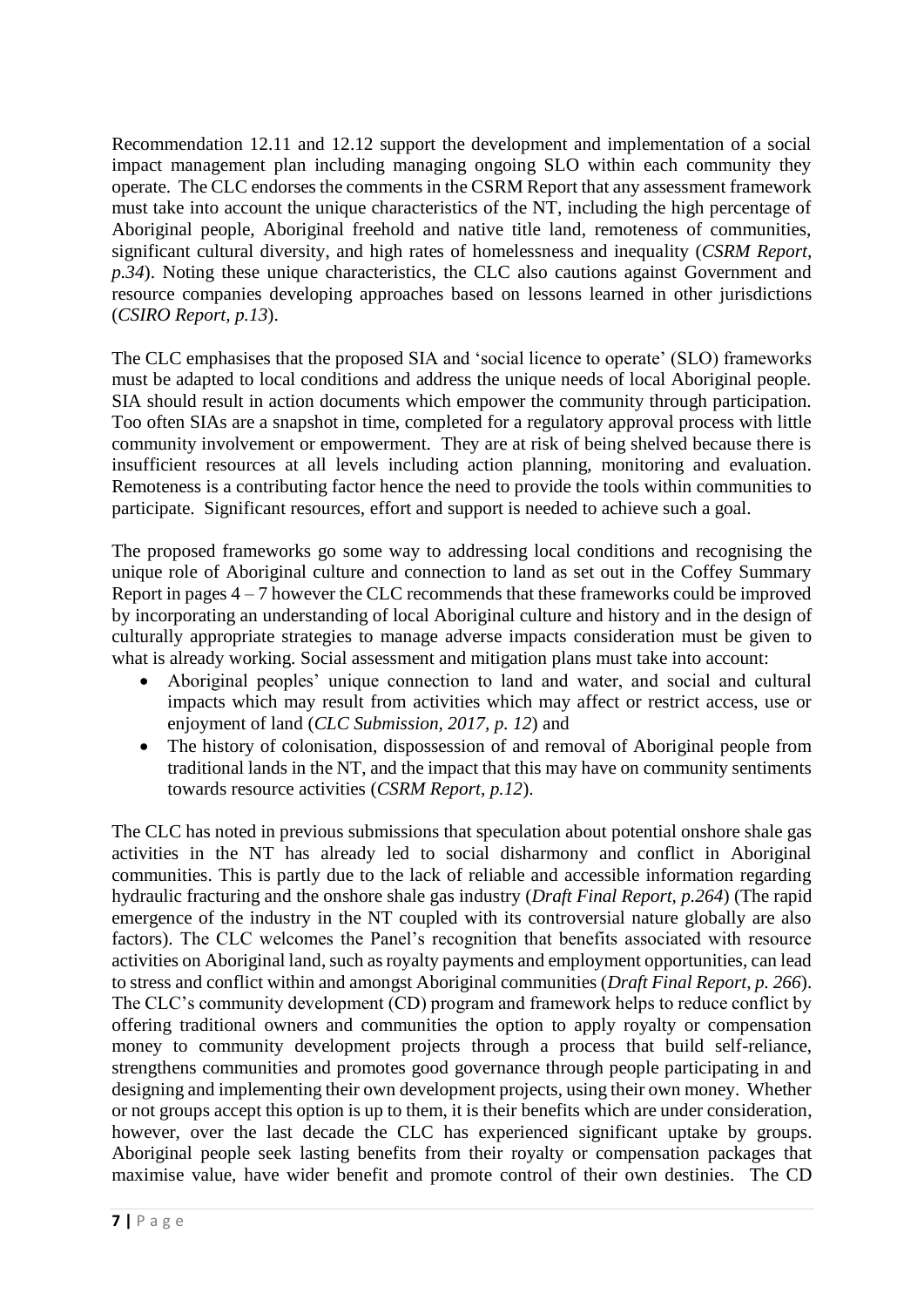approach often yields broader benefits beyond the traditional owner group to residents of the communities where royalty or compensation recipients live. In the case of production projects on Aboriginal land, the ALRA provides for affected communities to receive financial benefits. Evidence of the success of the CD program can be viewed on the CLCs website<sup>4</sup>.

While resource activities can result in increased training, employment and community development opportunities for Aboriginal communities, the CLC notes that these opportunities have the potential to affect community cohesion (*Draft final report, p. 278*) and that previous initiatives, particularly around employment have not delivered benefits to communities to the extent anticipated.

While the CLC supports recommendations aimed at identifying and alleviating accommodation and impacts on housing (*recommendations 12.5, 12.6*), the CLC notes that remote communities in Central Australia already face significant issues relating to housing and maintaining connection to land. Rates of homelessness in the NT are higher than any other Australian State or Territory, significantly higher amongst Aboriginal people, and are expected to worsen. Homelessness, overcrowding and poor living conditions can have a profound impact on economic, social and health indicators (*AIHW 2014*).

The CLC recommends that impacts on housing and related health indicators be considered a threshold factor in decisions about project approval, noting that standard risk treatment measures may not be able to manage these impacts.

The Summary Report notes that 'a key feature of the SIA Framework is the requirement for ongoing participatory monitoring and government-community-proponent collaboration in the development and implementation of strategies to mitigate impacts and capture socio-economic development opportunities.' (p.2). The CSRM and Beetaloo Case Study reports also note that ongoing monitoring and effective community and stakeholder engagement is fundamental to the effective management of impacts and the maintenance of a 'social licence to operate' (*p.43*).

The CLC supports the recommendation that ongoing monitoring and measurement of social and cumulative impacts be undertaken (*Recommendation 12.15)*, and notes that cultural values and world views are highly heterogeneous across the Central Australian region, and these monitoring and measurement methods must be carefully designed to ensure that they reflect community sentiment accurately (*CSIRO Report, pp.40-41*).

Recommendation 12.16 suggests structural reform to operationalise an SIA framework. The first point states 'introduce a mechanism for strategic assessment, either through a Strategic Assessment Agreement under the EPBC Act or through reforms proposed in the 2015 Hawke Report. Further, 'A strategic assessment SIA is needed to decide if any onshore shale gas industry should go ahead and if so under what conditions'. The CLC endorses the use of SIA but notes that the ALRA prescribes that the decision making power with respect to development on Aboriginal land lies with traditional owners. SIA output can provide information for the consultation process to enable traditional owners to be fully informed.

### CSRM Report

The CLC generally agrees with many of the Recommendations in the CSRM Report around strategic environmental assessment, application of the water trigger under the EPBC Act for

1

<sup>4</sup> <https://www.clc.org.au/articles/cat/community-development/>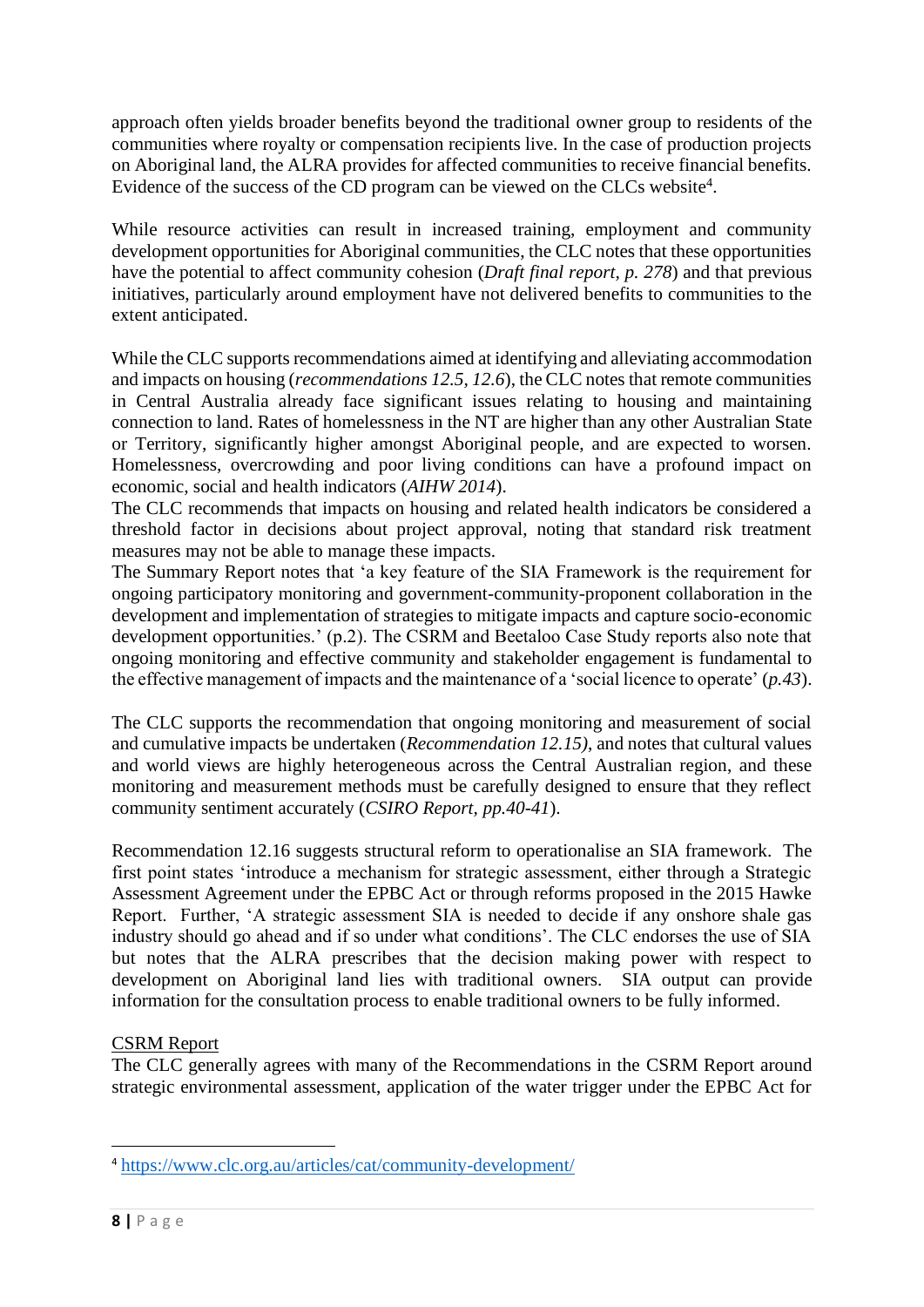shale gas projects and the establishment of an independent authority with oversight functions. All of these matters require significant further discussion.

Recommendation 4 is consistent with the CLCs recommendations 4, 9 and 7 provided in its 2014 submission to the Inquiry into Hydraulic Fracturing in the NT, that,

- The CLC supports external independent scrutiny separated from government decision making and reiterates recommendations from its earlier submissions, specifically *(Recommendation 4)* :
- The Australian Government monitor the capacity of the DME in the NT and provide additional support to maintain a high level of regulation *(Recommendation 9)*, and
- External independent scrutiny over DME regulation is essential to allay concern over perceived lack of independence *(Recommendation 10),*

and the CLC re-iterates the concern around the capacity, management and support for regulation of a shale gas industry. There are issues across the NT in attracting, recruiting and retaining experienced, qualified and competent staff.

The CLC agrees with Recommendation 8 that clear guidelines and simple fact sheets for negotiating land access agreements in relation to different tenure types that outline rights of landholders and proponents could be helpful. The sentence 'Considerable stress and negative impact has been associated with misunderstood land rights and perceived disrespect for attachments to, and interests in land' is not a recommendation. The CLC suggests the sentence be omitted from the report.

The CLC agrees with Recommendation 9 to identify strategies to build local institutional and business capacity early to best capture the potential economic benefits of shale gas development. Adequate lead-time and institutional, business and individual capacity are a challenge and there are already these times issues with advanced projects and major development projects. Special focus is required to support remote communities to be able to participate in and compete in potential business opportunities.

Recommendation 10 appears to provide gratuitous and generic advice directed to land councils on how to perform their functions and should be removed. The CLC notes that under ALRA the function of the land council is to ensure that TOs understand the nature and purpose of the terms and conditions around the grant of a licence and as a group consent to it (per s.42(6)). This statutory requirement has a high level of accountability for the land councils. Further, the ALRA requires that any Aboriginal community or group that may be affected has a chance to express their views to the land council concerning the terms and conditions of a grant (per s.42(2)(b)). In response to the comment that 'general informed consent is insufficient', consent of the TOs has a particular meaning in the ALRA (s.77A). With respect to the CLC and native title processes, it applies the same level of rigour in its consultations and consent process as set out in the ALRA. The CLC reiterates its view set out in the discussion under Recommendation 11.1 that sacred site protection where there is an agreement between the company and the CLC is best managed under that process though a CLC Sacred Site Clearance Certificate. The additional sentence in the Recommendation that the processes for such negotiations should be 'fully documented' is a statement of the obvious and appears to imply that this does not already occur – an assumption not based in fact. Negotiations are legal and statutory processes and are fully documented.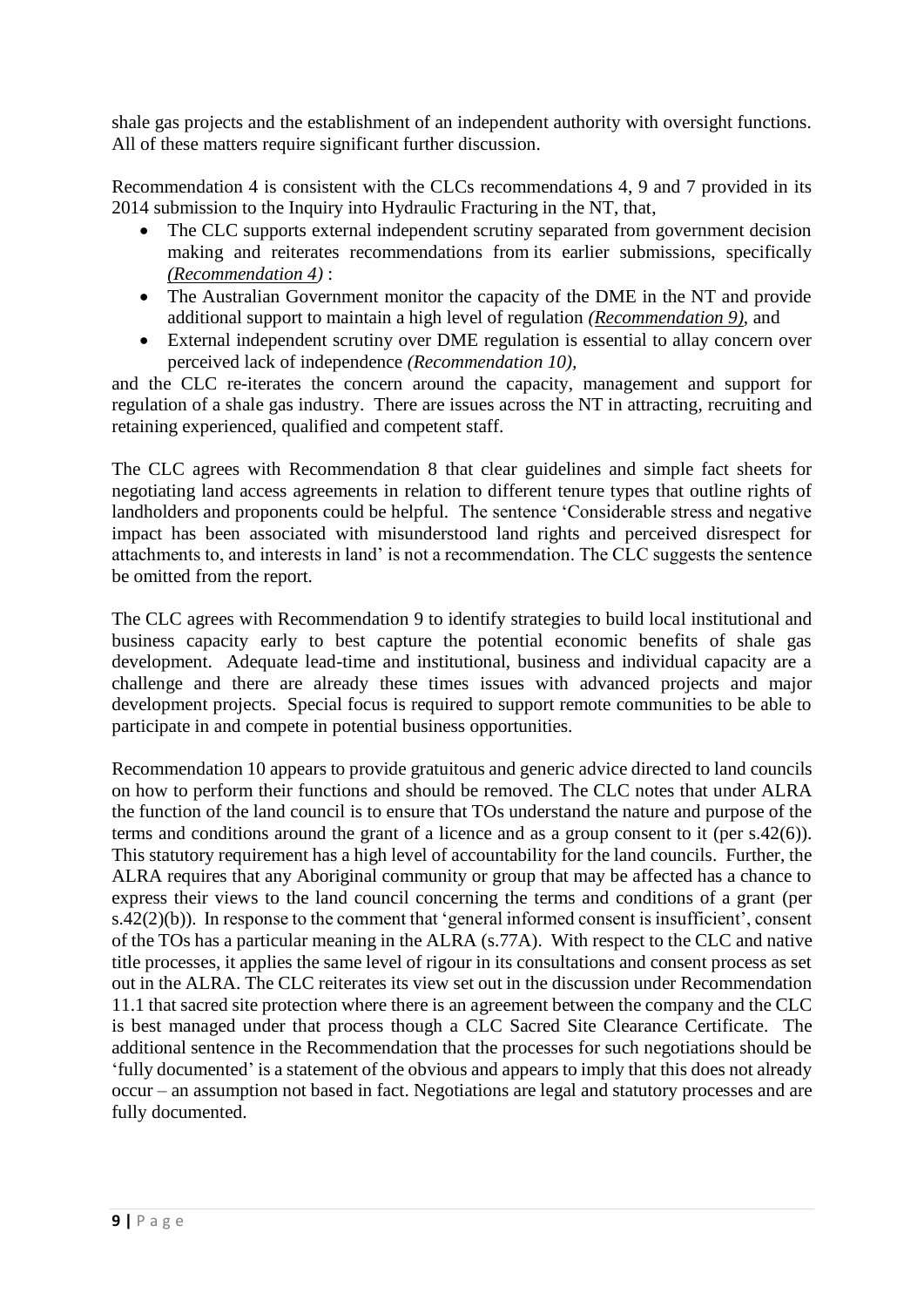In respect of Recommendation 11 it is not clear whether this is directed to the distribution of land owner compensation amongst the 'regions' (which would be entirely inappropriate) or is a reference to government generated royalties.

Whilst the CLC is supportive of careful and considered innovation in optimising the application of land owner benefits, by using the term 'royalties' the recommendation appears to unhelpfully conflate the disparate concepts of royalties paid to government under statutory provisions (by which schemes such as 'Royalties for Regions' are funded) with the benefits negotiated by traditional landowners/native title rights holders.

Clearly 'royalty payments' are not 'exclusive to TO's' as described in the SIA summary report (Coffey 17 Jan 2018 at 7) and when the application of the affected area payment provisions as provided for in the ALRA are considered there already exist considerable diversification of the benefits that may potentially arise from gas projects (ie: Government Royalties, Negotiated TO benefit agreements and community payments in respect of the 'area affected' (per.s.35(2) ALRA)) .

It should also be noted that negotiated arrangements under provisions of the Native Title Act may include compensation for the effect on or diminution of the rights and interests of the native title holders whose land is impacted. These agreements are commercially negotiated as between the relevant parties and the application of benefits is inherently a private matter and quite distinct from any form of government royalty. They typically provide for a range of benefits which may include:

- recognition of native title;
- payments and compensation;
- employment, education and training;
- assistance with establishing and operating Indigenous businesses;
- environmental management and heritage protection; and
- community assistance programs.

To assist traditional owners, native title holders and their communities optimise their economic benefits the Central Land Council created its Community Development Unit (CDU) over a decade ago primarily to implement community development projects involving Aboriginal rent and royalties from land use agreements and affected area payments. As raised earlier in the discussion under social impacts, the CLC's CD approach works in partnership with Aboriginal people to enable them to both maintain Aboriginal identity, language, culture and connection to country and strengthen their capacity to participate in mainstream Australia through improving health, education and employment outcomes.

The CD approach is characterised by opportunities for Aboriginal people to own and control resources and to direct those resources towards projects and activities which generate outcomes they mandate and value. This includes tangible outcomes such as improvements in health and employment, as well as intangible benefits that support their culture and sense of identity and self-worth.

It is recommended that the Community Development Units of the Central and Northern Land Council are supported and considered as models for the optimisation and equitable utilisation of benefits.